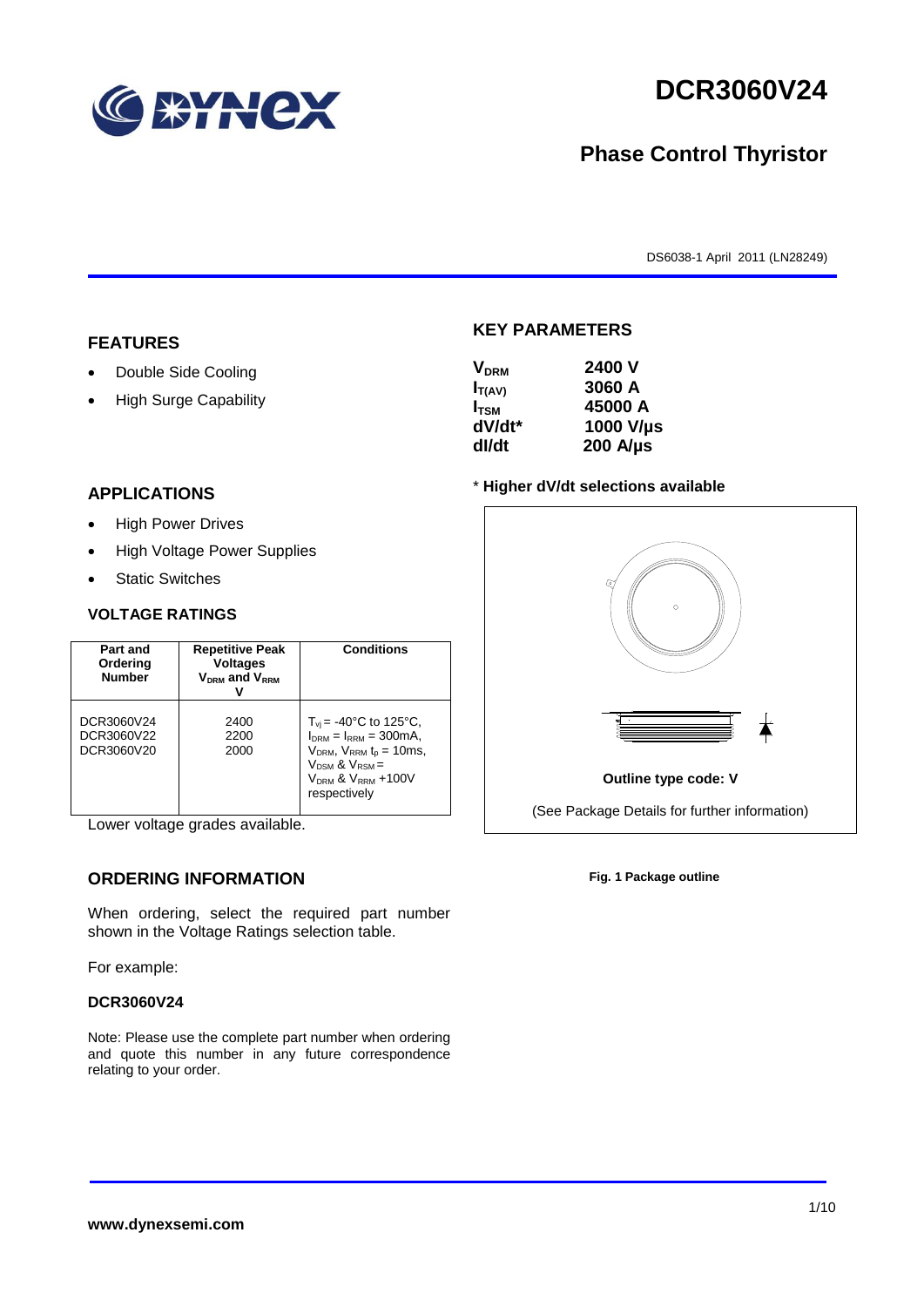

## **CURRENT RATINGS**

**Tcase = 60°C unless stated otherwise**

| Symbol             | <b>Parameter</b>                     | <b>Test Conditions</b>   | Max. | <b>Units</b> |  |
|--------------------|--------------------------------------|--------------------------|------|--------------|--|
| Double Side Cooled |                                      |                          |      |              |  |
| $I_{T(AV)}$        | Mean on-state current                | Half wave resistive load | 3060 | Α            |  |
| $I_{T(RMS)}$       | <b>RMS</b> value                     | $\overline{\phantom{0}}$ | 4800 | Α            |  |
| Iт                 | Continuous (direct) on-state current | $\overline{\phantom{0}}$ | 4330 | Α            |  |

#### **SURGE RATINGS**

| Symbol       | <b>Parameter</b>                        | <b>Test Conditions</b>                            | Max.  | <b>Units</b>      |
|--------------|-----------------------------------------|---------------------------------------------------|-------|-------------------|
| <b>I</b> TSM | Surge (non-repetitive) on-state current | 10ms half sine, $T_{\text{case}} = 125^{\circ}$ C | 45.0  | kA                |
| $l^2t$       | I <sup>'</sup> t for fusing             | $V_R = 0$                                         | 10.13 | MA <sup>2</sup> s |

### **THERMAL AND MECHANICAL RATINGS**

| Symbol           | <b>Parameter</b>                      | <b>Test Conditions</b>    |    | Min. | Max.  | <b>Units</b> |
|------------------|---------------------------------------|---------------------------|----|------|-------|--------------|
| $R_{th(i-c)}$    | Thermal resistance – junction to case | Double side cooled        | DC |      | 0.01  | °C/W         |
| $R_{th(c-h)}$    | Thermal resistance – case to heatsink | Double side cooled        | DC |      | 0.003 | °C/W         |
| $T_{\nu j}$      | Virtual junction temperature          | <b>Blocking VDRM/VRRM</b> |    |      | 125   | °C           |
| $T_{\text{stg}}$ | Storage temperature range             |                           |    | -40  | 140   | °C           |
| $F_m$            | Clamping force                        |                           |    | 50   | 62    | kN           |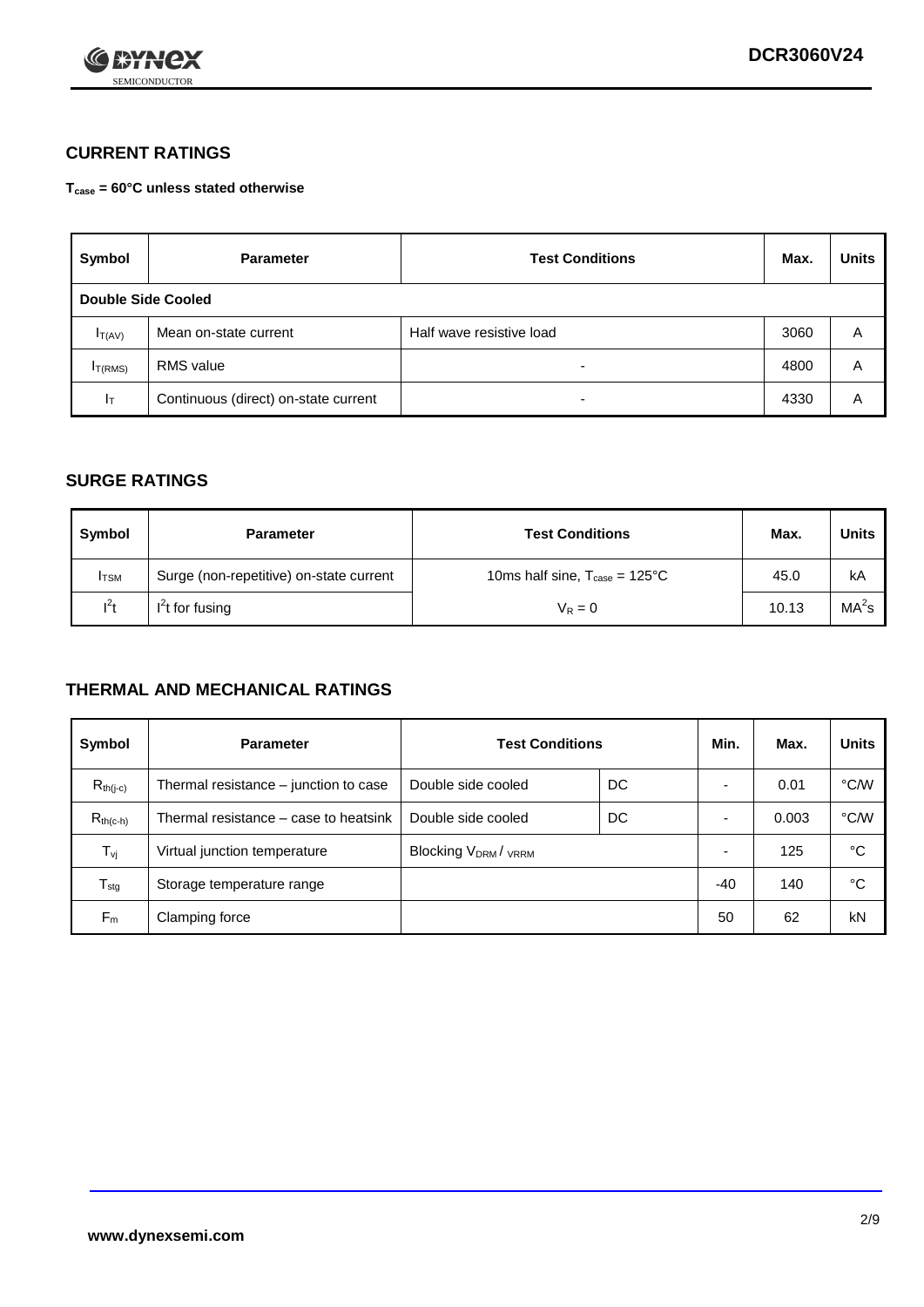

# **DYNAMIC CHARACTERISTICS**

| Symbol            | <b>Parameter</b>                              | <b>Test Conditions</b>                                                |                | Min.                     | Max.                     | <b>Units</b> |
|-------------------|-----------------------------------------------|-----------------------------------------------------------------------|----------------|--------------------------|--------------------------|--------------|
| <b>IRRM</b> /IDRM | Peak reverse and off-state current            | At $V_{RRM}/V_{DRM}$ , $T_{case} = 125^{\circ}C$                      |                | $\blacksquare$           | 300                      | mA           |
| dV/dt             | Max. linear rate of rise of off-state voltage | To 67% $V_{DRM}$ , T <sub>i</sub> = 125°C, gate open                  |                | 1000                     | $\overline{\phantom{a}}$ | $V/\mu s$    |
| dl/dt             | Rate of rise of on-state current              | From 67% $V_{DRM}$ to 3000A<br>Repetitive 50Hz                        |                | $\overline{\phantom{a}}$ | 200                      | $A/\mu s$    |
|                   |                                               | Gate source 30V, 10 $\Omega$ ,                                        | Non-repetitive | $\overline{\phantom{a}}$ | 1000                     | $A/\mu s$    |
|                   |                                               | $t_r$ < 0.5µs, T <sub>i</sub> = 125°C                                 |                |                          |                          |              |
| $V_T$             | On-state voltage                              | $I_T = 3000A$ , $T_{case} = 125^{\circ}C$                             |                |                          | 1.31                     | $\vee$       |
| $V_{T(TO)}$       | Threshold voltage                             | $T_{\text{case}} = 125^{\circ}C$                                      |                | $\blacksquare$           | 0.90                     | $\vee$       |
| $r_{\text{T}}$    | On-state slope resistance                     | $T_{\text{case}} = 125^{\circ}C$                                      |                | $\overline{\phantom{a}}$ | 0.137                    | $m\Omega$    |
| $t_{\rm gd}$      | Delay time                                    | $V_D = 67\%$ V <sub>DRM</sub> , gate source 30V, 10 $\Omega$          |                | $\overline{\phantom{a}}$ | 3.0                      | μs           |
|                   |                                               | $t_r = 0.5 \mu s$ , $T_i = 25^{\circ}C$                               |                |                          |                          |              |
| $t_{q}$           | Turn-off time                                 | $T_i$ = 125°C, $V_R$ = 100V, dl/dt = 10A/µs,                          |                | $\overline{\phantom{a}}$ | 500                      | μs           |
|                   |                                               | $dV_{DR}/dt = 20V/\mu s$ linear to 67% $V_{DRM}$                      |                |                          |                          |              |
| $Q_{\rm S}$       | Stored charge                                 | $I_T = 4000A$ , tp = 1000us, $T_i = 125$ °C,<br>$dl/dt = 10A/\mu s$ , |                |                          | 3700                     | μC           |
| $I_{RR}$          | Reverse recovery current                      |                                                                       |                | $\overline{\phantom{a}}$ | 185                      | A            |
| ΙL.               | Latching current                              | $T_i = 25^{\circ}C,$                                                  |                | $\overline{\phantom{a}}$ | 1                        | A            |
| Iн                | Holding current                               | $T_i = 25^{\circ}C,$                                                  |                |                          | 200                      | mA           |

## **GATE TRIGGER CHARACTERISTICS AND RATINGS**

| Symbol          | <b>Parameter</b>         | <b>Test Conditions</b>                | Max. | Units |
|-----------------|--------------------------|---------------------------------------|------|-------|
| V <sub>GT</sub> | Gate trigger voltage     | $V_{DRM}$ = 5V, $T_{case}$ = 25°C     | 3    | V     |
| $V_{GD}$        | Gate non-trigger voltage | At 40% $V_{DRM}$ , $T_{case}$ = 125°C | TBD  | V     |
| Iст             | Gate trigger current     | $V_{DRM}$ = 5V, $T_{case}$ = 25°C     | 300  | mA    |
| <b>I</b> GD     | Gate non-trigger current | At 40% $V_{DRM}$ , $T_{case}$ = 125°C | TBD  | mA    |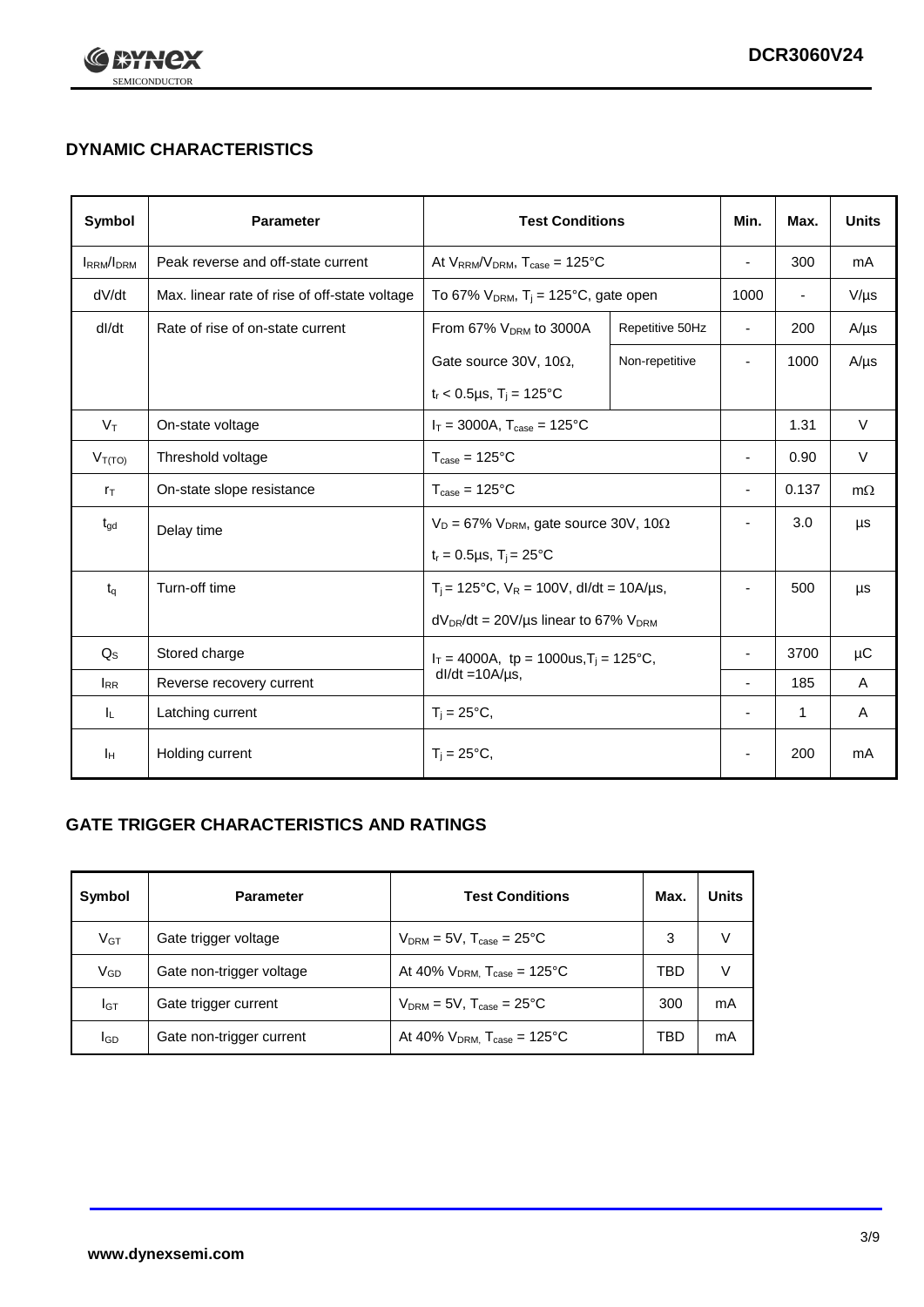

# **CURVES**



**Fig.2 Maximum &minimum on-state characteristics**



**Fig.3 Maximum (limit) transient thermal impedance – junction to case (°C/W)**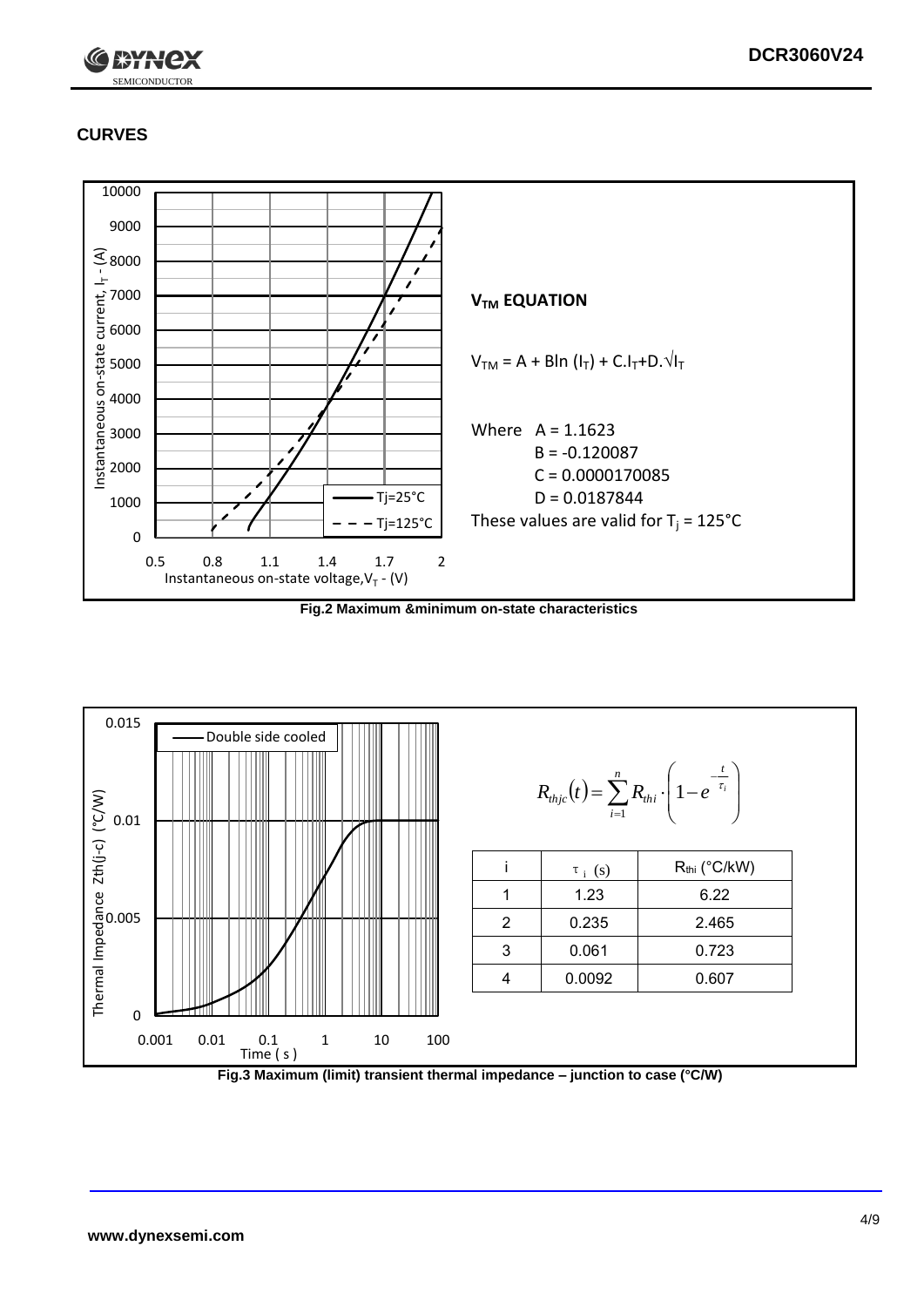





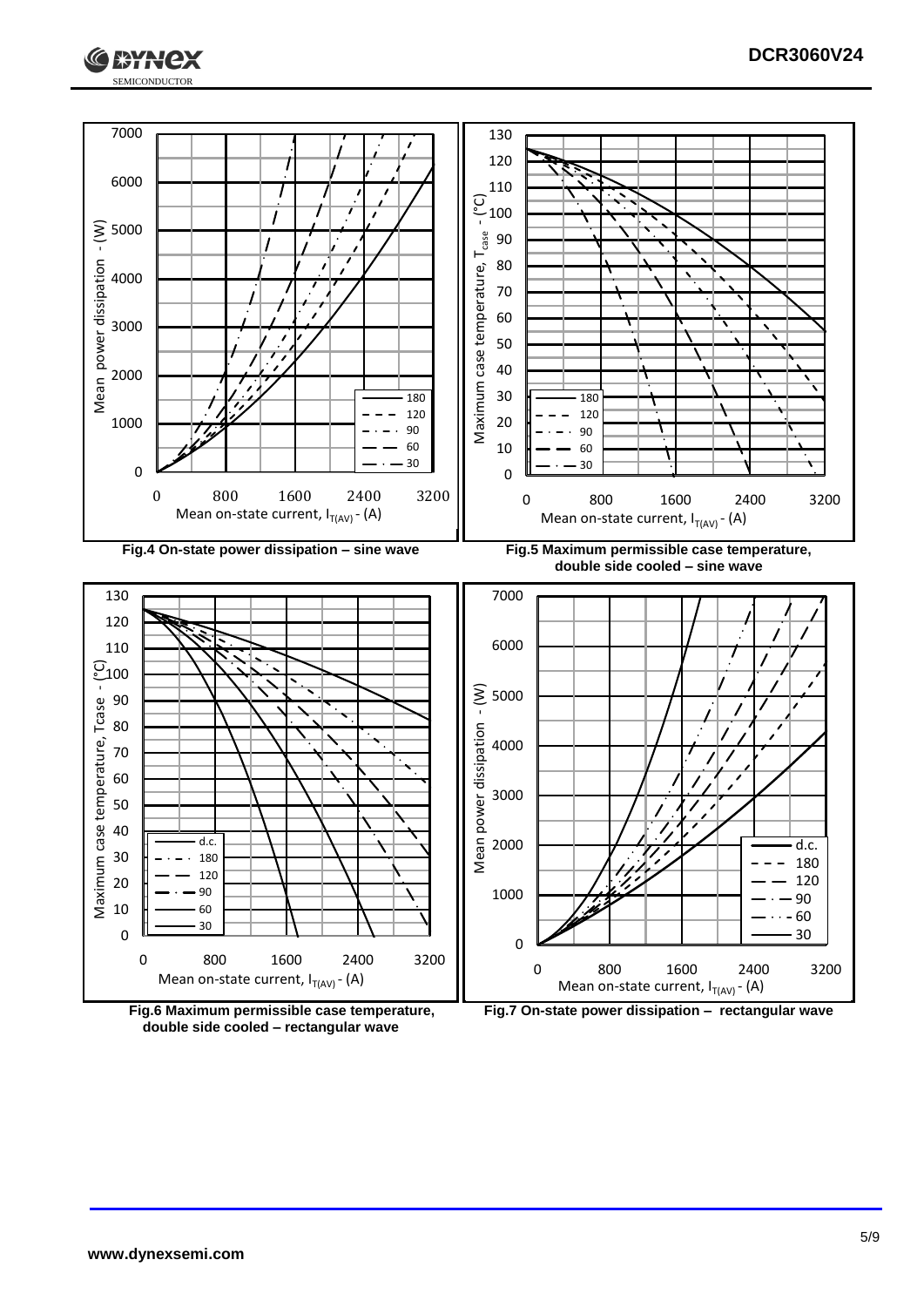

**EXTERNAL** 

lex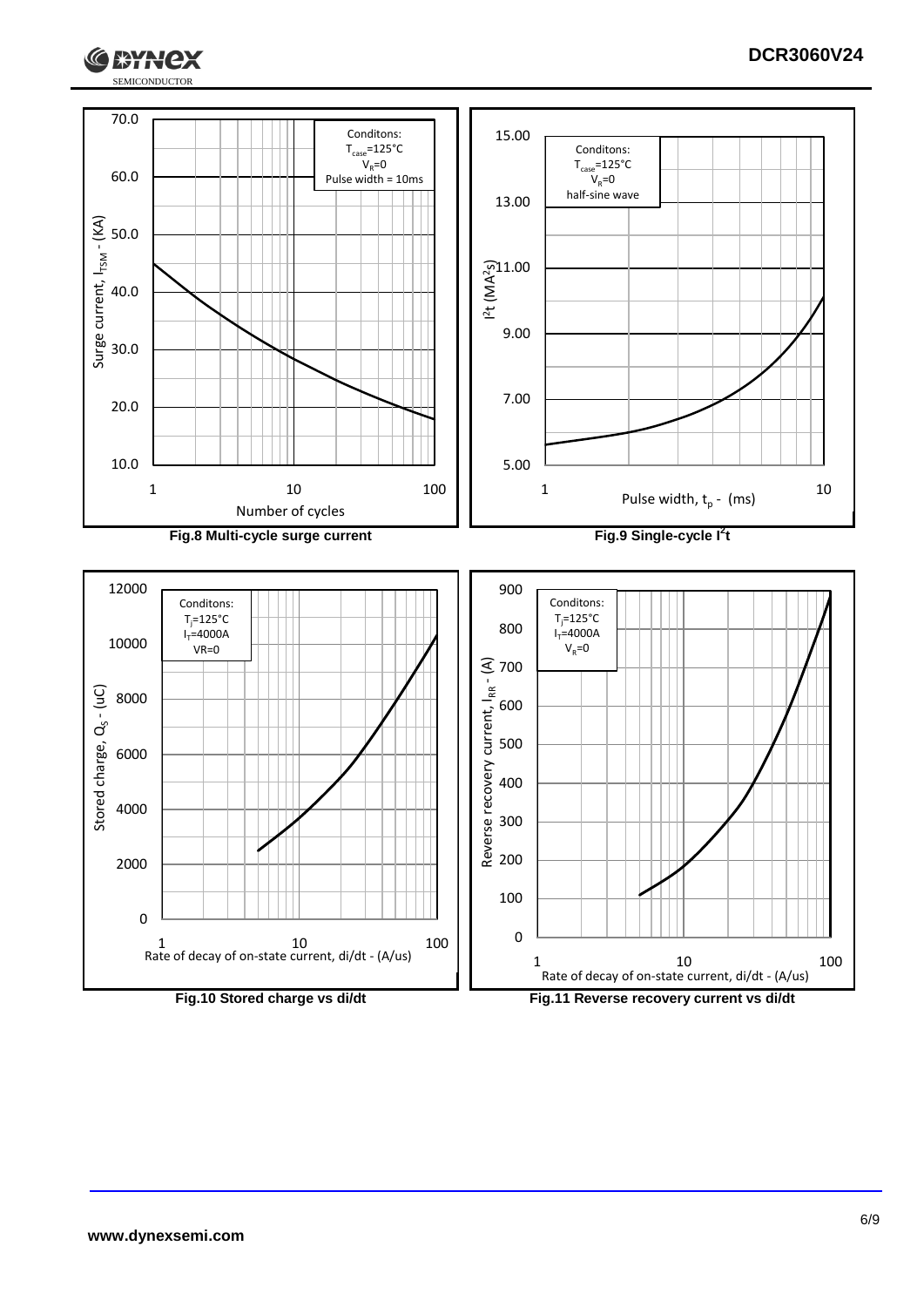

**Fig.12 Gate characteristics**



**Fig.13 Gate characteristics**

SEMICONDUCTOR

**RYH**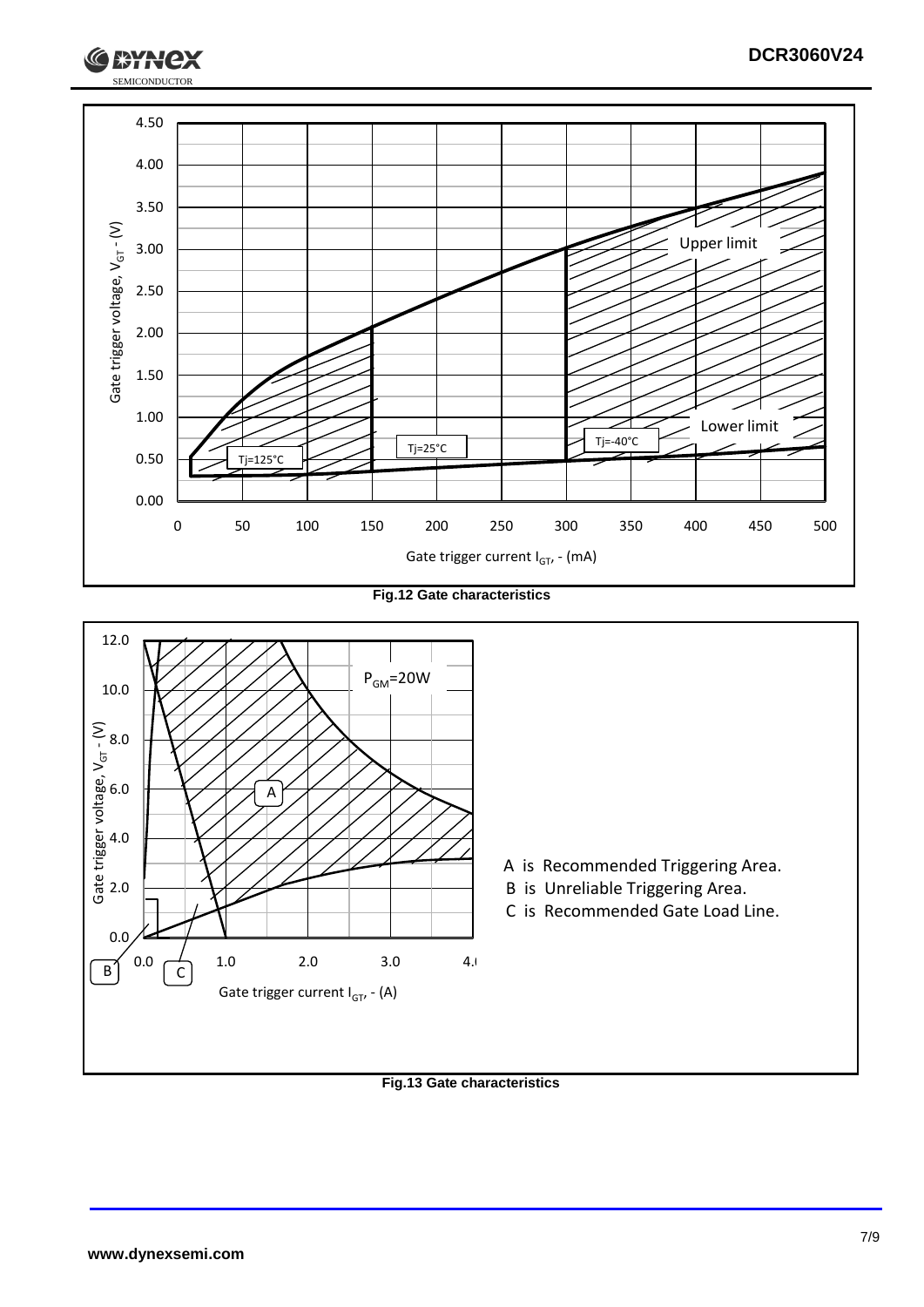

## **PACKAGE DETAILS**

For further package information, please contact Customer Services. All dimensions in mm, unless stated otherwise. DO NOT SCALE.



**Fig.14 Package outline**